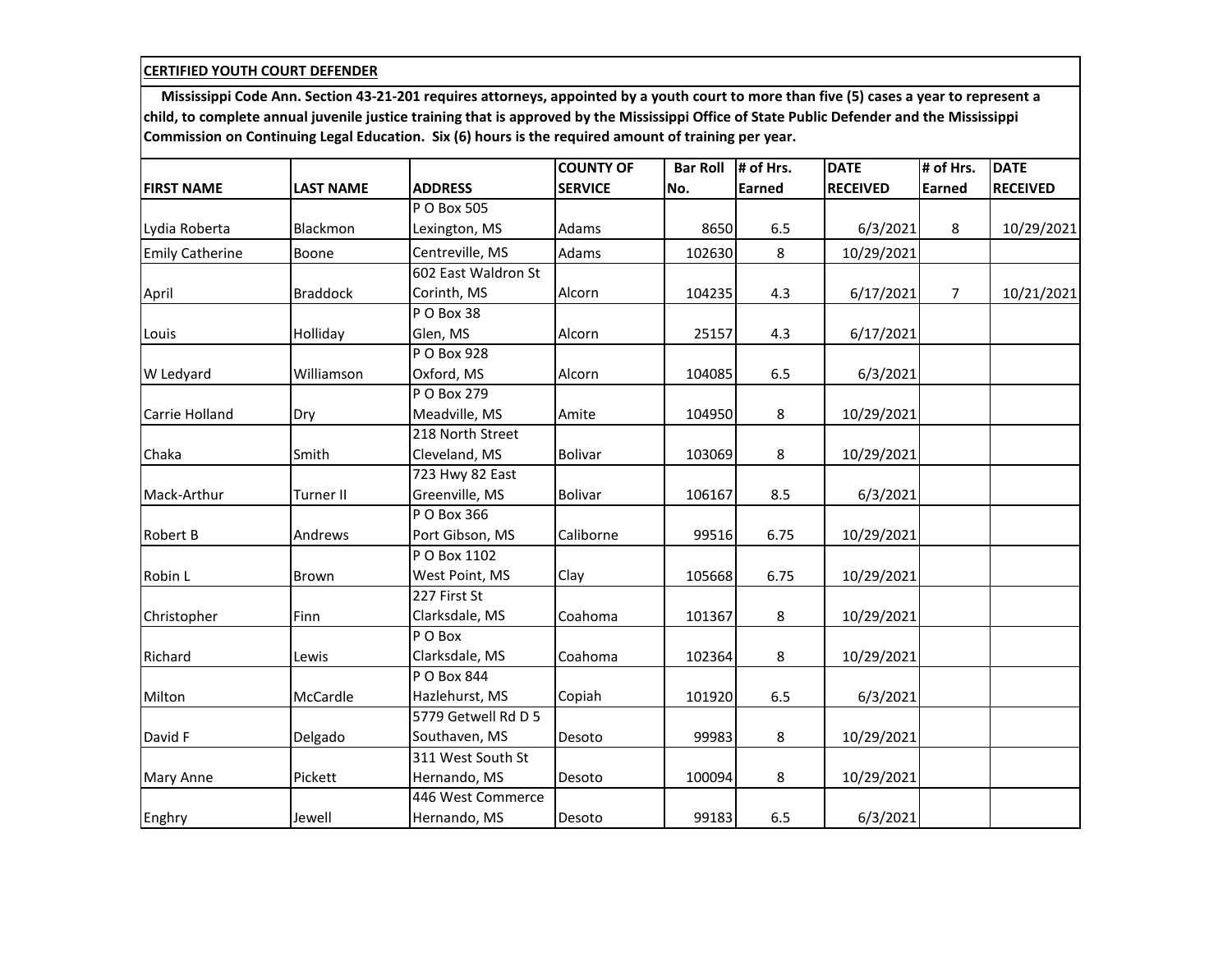|                   |                  |                         | <b>COUNTY OF</b> | <b>Bar Roll</b> | # of Hrs. | <b>DATE</b>     | # of Hrs. | <b>DATE</b>     |
|-------------------|------------------|-------------------------|------------------|-----------------|-----------|-----------------|-----------|-----------------|
| <b>FIRST NAME</b> | <b>LAST NAME</b> | <b>ADDRESS</b>          | <b>SERVICE</b>   | No.             | Earned    | <b>RECEIVED</b> | Earned    | <b>RECEIVED</b> |
|                   |                  | P O Box 928             |                  |                 |           |                 |           |                 |
| W Ledyard         | Williamson       | Oxford, MS              | Desoto           | 104085          | 6.5       | 6/3/2021        |           |                 |
|                   |                  |                         | Desoto & 38      |                 |           |                 |           |                 |
| Stephanie         | Gobert           | P O Box 928             | northern         |                 |           |                 |           |                 |
|                   |                  | Oxford, MS              | counties of MS   | 105938          | 6.5       | 6/3/2021        |           |                 |
|                   |                  | 110 Alcorn Ave          |                  |                 |           |                 |           |                 |
| Rachael           | Hatten           | Hattiesburg, MS         | Forrest          | 105156          | 8         | 10/29/2021      |           |                 |
|                   |                  | 314 Emerson Drive       |                  |                 |           |                 |           |                 |
| Lindsay           | Slawson          | Hattiesburg, MS         | Forrest          | 104775          | 6.5       | 6/3/2021        | 8         | 10/29/2021      |
|                   |                  | P O Box 279             |                  |                 |           |                 |           |                 |
| Carrie Holland    | Dry              | Meadville, MS           | Franklin         | 104950          | 8         | 10/29/2021      |           |                 |
|                   |                  | P O Box 1090            |                  |                 |           |                 |           |                 |
| Dennis            | DeBar, Jr        | Leakesville, MS         | Greene           | 100293          | 8         | 10/29/2021      |           |                 |
|                   |                  | P O Box 1044            |                  |                 |           |                 |           |                 |
| <b>Tarik</b>      | Johnson          | Grenada, MS             | Grenada          | 100354          | 6.5       | 6/3/2021        |           |                 |
|                   |                  | 179 Lameuse St          |                  |                 |           |                 |           |                 |
| Amanda Glover     | Evans            | Biloxi, MS              | Hancock          | 101718          | 6.5       | 6/3/2021        |           |                 |
|                   |                  | 443 Security Square     |                  |                 |           |                 |           |                 |
| Carolyn McAlister | Davis            | Gulfport, MS            | Harrison         | 100110          | 12        | 3/26/2021       |           |                 |
|                   |                  | 179 Lameuse St          |                  |                 |           |                 |           |                 |
| Amanda Glover     | Evans            | Biloxi, MS              | Harrison         | 101718          | 6.5       | 6/3/2021        |           |                 |
|                   |                  | P O Box 134             |                  |                 |           |                 |           |                 |
| Darnell           | Nicovich         | Biloxi, MS              | Harrison         | 3854            | 12        | 3/26/2021       | 8         | 10/29/2021      |
|                   |                  | 1520 29th Ave. Ste 7    |                  |                 |           |                 |           |                 |
| William W         | Satterfield      | Gulfport, MS            | Harrison         | 101229          | 8         | 10/29/2021      |           |                 |
|                   |                  | P O Box 134             |                  |                 |           |                 |           |                 |
| James             | Smallwood        | Biloxi, MS              | Harrison         | 8608            | 6.5       | 6/3/2021        | 8         | 10/29/2021      |
|                   |                  | P O Box 4105            |                  |                 |           |                 |           |                 |
| Kay               | Wilkerson        | Gulfport, MS            | Harrison         | 10274           | 12        | 3/26/2021       |           |                 |
|                   |                  | 520 East Pass Rd, Ste J |                  |                 |           |                 |           |                 |
| Fran              | Yeatts           | Gulfport, MS            | Harrison         | 99467           | 6.5       | 6/3/2021        |           |                 |
|                   |                  | 1606 Pine Ridge Pl      |                  |                 |           |                 |           |                 |
| Gena              | Collins          | Jackson, MS             | Hinds            | 9856            | 6.5       | 6/3/2021        |           |                 |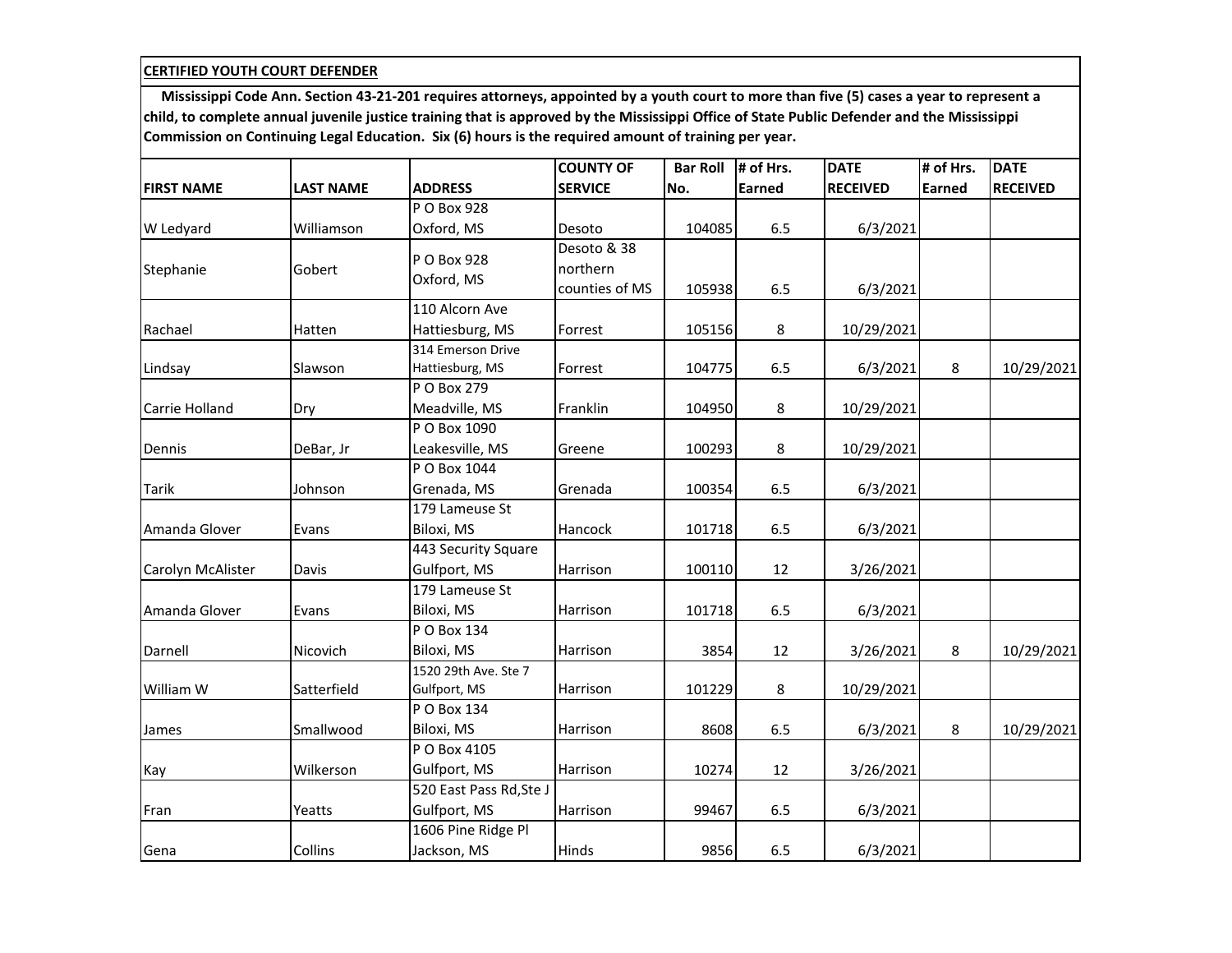|                   |                    |                       | <b>COUNTY OF</b> | <b>Bar Roll</b> | # of Hrs.     | <b>DATE</b>     | # of Hrs.     | <b>DATE</b>     |
|-------------------|--------------------|-----------------------|------------------|-----------------|---------------|-----------------|---------------|-----------------|
| <b>FIRST NAME</b> | <b>LAST NAME</b>   | <b>ADDRESS</b>        | <b>SERVICE</b>   | No.             | <b>Earned</b> | <b>RECEIVED</b> | <b>Earned</b> | <b>RECEIVED</b> |
|                   |                    | 201 Johnstone Dr      |                  |                 |               |                 |               |                 |
| Becca             | Dickerson          | Madison, MS           | Hinds            | 102187          | 6.5           | 6/3/2021        |               |                 |
|                   |                    | P O Box 13427         |                  |                 |               |                 |               |                 |
| <b>Brandon</b>    | Dorsey             | Jackson, MS           | Hinds            | 100291          | 2.3           | 6/25/2021       | 8             | 10/29/2021      |
|                   |                    | 675 Luckney Rd        |                  |                 |               |                 |               |                 |
| Edna              | Jones-Stringer     | Brandon, MS           | Hinds            | 100254          | 6.5           | 6/3/2021        |               |                 |
|                   |                    | Flora,<br>P O Box 918 |                  |                 |               |                 |               |                 |
| Silas             | Murray             | <b>MS</b>             | Hinds            | 105296          | 8             | 10/29/2021      |               |                 |
|                   |                    | P O Box 9165          |                  |                 |               |                 |               |                 |
| Louwlynn V        | Williams           | Jackson, MS           | Hinds            | 99712           | 12            | 3/26/2021       |               |                 |
|                   |                    | P O Box 1161          |                  |                 |               |                 |               |                 |
| Pearlene          | Jones              | Lexington, MS         | Holmes           | 101856          | 8             | 10/29/2021      |               |                 |
|                   |                    | 240 Main St           |                  |                 |               |                 |               |                 |
| Darnell           | Pratt              | Greenville, MS        | Humphreys        | 104682          | 8             | 10/29/2021      |               |                 |
|                   |                    | P O Drawer 338        |                  |                 |               |                 |               |                 |
| William           | <b>Trotter III</b> | Belzoni, MS           | Humphreys        | 8279            | 8             | 10/29/2021      |               |                 |
|                   |                    | 723 Hwy 82 East       |                  |                 |               |                 |               |                 |
| Mack-Arthur       | <b>Turner II</b>   | Greenville, MS        | Humphreys        | 106167          | 8.5           | 6/3/2021        | 8             | 10/29/2021      |
|                   |                    | P O Box 821887        |                  |                 |               |                 |               |                 |
| Leigh Anne        | Cade               | Vicksburg, MS         | Issaquena        | 101087          | 6.5           | 6/3/2021        |               |                 |
|                   |                    | 179 Lameuse St        |                  |                 |               |                 |               |                 |
| Amanda Glover     | Evans              | Biloxi, MS            | Jackson          | 101718          | 6.5           | 6/3/2021        |               |                 |
|                   |                    | 4903 Telephone Rd     |                  |                 |               |                 |               |                 |
| Cheryl            | Sullivan           | Pascagoula, MS        | Jackson          | 5016            | 8             | 10/29/2021      |               |                 |
|                   |                    | 711 Delmas Ave        |                  |                 |               |                 |               |                 |
| Stacie            | Zorn               | Pascagoula, MS        | Jackson          | 101225          | 12            | 3/26/2021       |               |                 |
|                   |                    | P O Box 4413          |                  |                 |               |                 |               |                 |
| David L           | Sullivan           | Laurel, MS            | Jones            | 9850            | 12            | 3/26/2021       |               |                 |
|                   |                    | P O Box 1396          |                  |                 |               |                 |               |                 |
| Mitchell O        | Driskell, III      | Oxford, MS            | Lafayette        | 100079          | 12            | 3/26/2021       |               |                 |
|                   |                    | P O Box 928           |                  |                 |               |                 |               |                 |
| W Ledyard         | Williamson         | Oxford, MS            | Lafayette        | 104085          | 6.5           | 6/3/2021        |               |                 |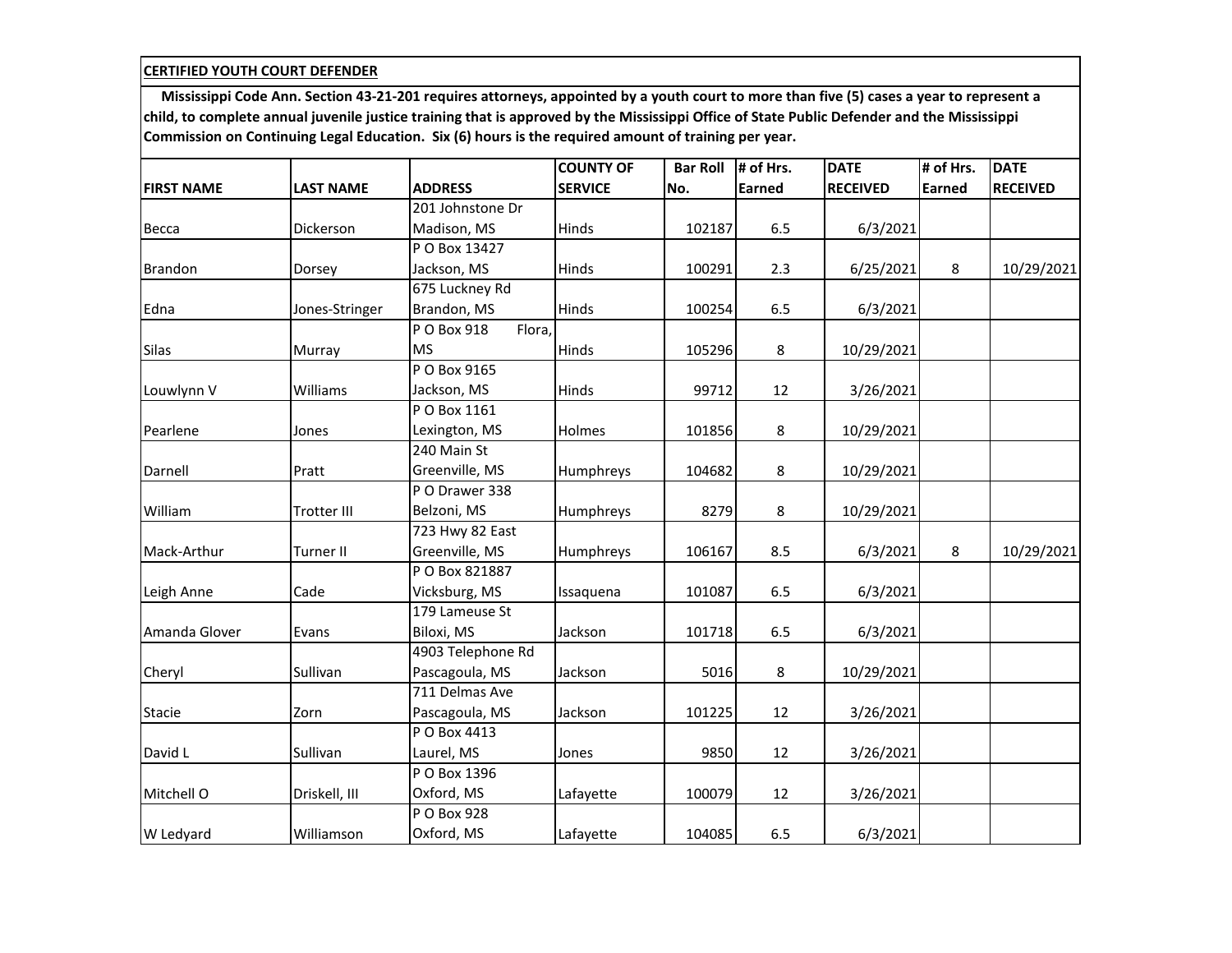|                   |                  |                          | <b>COUNTY OF</b> | <b>Bar Roll</b> | # of Hrs.     | <b>DATE</b>     | # of Hrs.     | <b>DATE</b>     |
|-------------------|------------------|--------------------------|------------------|-----------------|---------------|-----------------|---------------|-----------------|
| <b>FIRST NAME</b> | <b>LAST NAME</b> | <b>ADDRESS</b>           | <b>SERVICE</b>   | No.             | <b>Earned</b> | <b>RECEIVED</b> | <b>Earned</b> | <b>RECEIVED</b> |
|                   |                  | 8 Peachtree Drive        |                  |                 |               |                 |               |                 |
| <b>Marcus</b>     | McLelland        | Hattiesburg, MS          | Lamar            | 103598          | 8             | 10/29/2021      |               |                 |
|                   |                  | 716 Main Street          |                  |                 |               |                 |               |                 |
| Joseph            | Turney           | Columbia, MS             | Lamar            | 100903          | 6.5           | 6/3/2021        |               |                 |
|                   |                  | P O Box 5811             |                  |                 |               |                 |               |                 |
| Roderick B.       | Amos             | Meridian, MS             | Lauderdale       | 101432          | 6.5           | 6/3/2021        |               |                 |
|                   |                  | 1909 6th St              |                  |                 |               |                 |               |                 |
| Stella            | Hurtt            | Meridian, MS             | Lauderdale       | 104325          | 6.75          | 10/29/2021      |               |                 |
|                   |                  | 1208 22nd Ave            |                  |                 |               |                 |               |                 |
| Rebecca           | Wright           | Meridian, MS             | Lauderdale       | 104320          | 8             | 10/29/2021      |               |                 |
|                   |                  | P O Box 1157             |                  |                 |               |                 |               |                 |
| John              | Sutton           | Monticello, MS           | Lawrence         | 9855            | 8             | 10/29/2021      |               |                 |
|                   |                  | 1107 River Road          |                  |                 |               |                 |               |                 |
| Angela Turner     | Kimbrough        | Greenwood, MS            | Leflore          | 101011          | 6.5           | 6/3/2021        | 5             | 10/29/2021      |
|                   |                  | 209 S Railroad Ave       |                  |                 |               |                 |               |                 |
| Joe R             | Norton, IV       | Brookhaven, MS           | Lincoln          | 103309          | 4.3           | 6/17/2021       | 6.5           | 10/29/2021      |
|                   |                  | P O Box 9165             |                  |                 |               |                 |               |                 |
| Louwlynn V        | Williams         | Jackson, MS              | Lincoln          | 99712           | 12            | 3/26/2021       |               |                 |
|                   |                  | PO Box 27                |                  |                 |               |                 |               |                 |
| David             | Owen             | Columbus, MS             | Lowndes          | 3963            | 10.5          | 6/3/2021        | 6.75          | 10/29/2021      |
|                   |                  | P O Box 369              |                  |                 |               |                 |               |                 |
| Mose              | Sudduth          | Vernon, MS               | Lowndes          | 8039            | 6.5           | 6/3/2021        |               |                 |
|                   |                  | 201 Johnstone Dr         |                  |                 |               |                 |               |                 |
| Becca             | Dickerson        | Madison, MS              | Madison          | 102187          | 6.5           | 6/3/2021        |               |                 |
|                   |                  | 123 Hawthorne            |                  |                 |               |                 |               |                 |
| Richard           | Flood            | Ridgeland, MS            | Madison          | 5219            | 6.5           | 6/3/2021        |               |                 |
|                   |                  | 7736 Old Canton Rd Ste C |                  |                 |               |                 |               |                 |
| Lindsey           | Herr             | Madison, MS              | Madison          | 104878          | 8             | 10/29/2021      |               |                 |
|                   |                  | 675 Luckney Rd           |                  |                 |               |                 |               |                 |
| Edna              | Jones-Stringer   | Brandon, MS              | Madison          | 100254          | 6.5           | 6/3/2021        |               |                 |
|                   |                  | 716 Main Street          |                  |                 |               |                 |               |                 |
| Joseph            | Turney           | Columbia, MS             | Marion           | 100903          | 6.5           | 6/3/2021        |               |                 |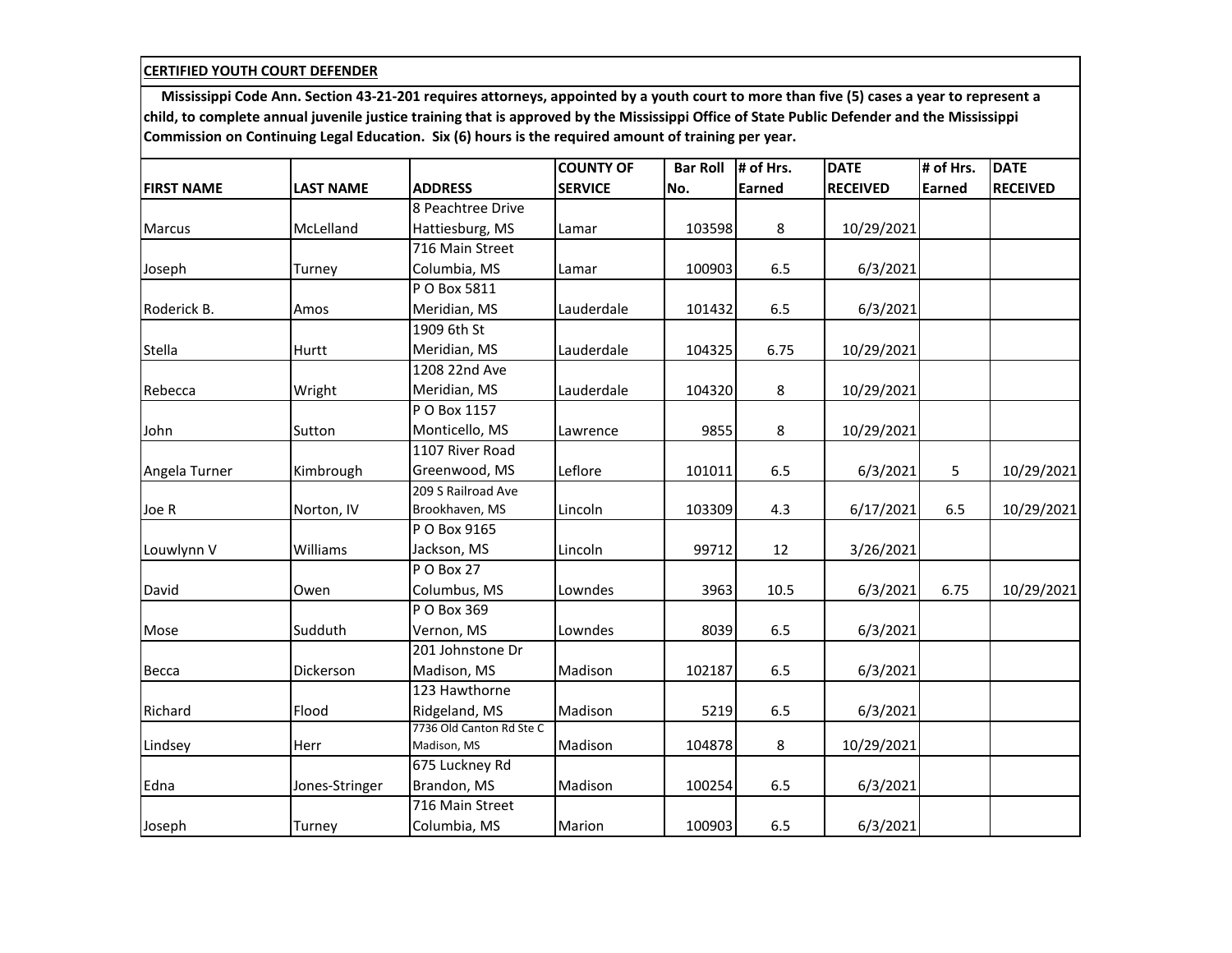|                   |                  |                      | <b>COUNTY OF</b> | <b>Bar Roll</b> | # of Hrs.     | <b>DATE</b>     | # of Hrs.     | <b>DATE</b>     |
|-------------------|------------------|----------------------|------------------|-----------------|---------------|-----------------|---------------|-----------------|
| <b>FIRST NAME</b> | <b>LAST NAME</b> | <b>ADDRESS</b>       | <b>SERVICE</b>   | No.             | <b>Earned</b> | <b>RECEIVED</b> | <b>Earned</b> | <b>RECEIVED</b> |
|                   |                  | 203 East Main St     |                  |                 |               |                 |               |                 |
| Amanada           | Beard            | Starkville, MS       | Oktibbeha        | 104561          | 6.5           | 6/3/2021        | 8             | 10/29/2021      |
|                   |                  | 101 S Washington     |                  |                 |               |                 |               |                 |
| Stephanie         | Mallette         | Starkville, MS       | Oktibbeha        | 99200           | 6.5           | 6/3/2021        |               |                 |
|                   |                  | 716 Main Street      |                  |                 |               |                 |               |                 |
| Joseph            | Turney           | Columbia, MS         | Pearl River      | 100903          | 6.5           | 6/3/2021        |               |                 |
|                   |                  | P O Box 1861         |                  |                 |               |                 |               |                 |
| Elizabeth L       | Porter           | Hattiesburg, MS      | Perry            | 102403          | 8             | 10/29/2021      |               |                 |
|                   |                  | P O Box              |                  |                 |               |                 |               |                 |
| Richard           | Lewis            | Clarksdale, MS       | Quitman          | 102364          | 8             | 10/29/2021      |               |                 |
|                   |                  | 201 Johnstone Dr     |                  |                 |               |                 |               |                 |
| Becca             | Dickerson        | Madison, MS          | Rankin           | 102187          | 6.5           | 6/3/2021        |               |                 |
|                   |                  | 2003 Rolling Hill Dr |                  |                 |               |                 |               |                 |
| Connie            | Jones            | Brandon, MS          | Rankin           | 8713            | 12            | 3/26/2021       |               |                 |
|                   |                  | 675 Luckney Rd       |                  |                 |               |                 |               |                 |
| Edna              | Jones-Stringer   | Brandon, MS          | Rankin           | 100254          | 6.5           | 6/3/2021        |               |                 |
|                   |                  | P O Box 821887       |                  |                 |               |                 |               |                 |
| Leigh Anne        | Cade             | Vicksburg, MS        | Sharkey          | 101087          | 6.5           | 6/3/2021        |               |                 |
|                   |                  | PO Box 74            |                  |                 |               |                 |               |                 |
| Raymond P         | <b>Tullos</b>    | Raleigh, MS          | Smith            | 103745          | 8             | 10/29/2021      |               |                 |
|                   |                  | P O Box 3510         |                  |                 |               |                 |               |                 |
| Erin              | <b>Briggs</b>    | Jackson, MS          | Statewide        | 102708          | 6.5           | 6/3/2021        |               |                 |
|                   |                  | P O Box 3510         |                  |                 |               |                 |               |                 |
| Brenda C.         | Locke            | Jackson, MS          | Statewide        | 10320           | 6.5           | 6/3/2021        | 8             | 10/29/2021      |
|                   |                  | P O Box 3510         |                  |                 |               |                 |               |                 |
| Jennifer          | Morgan           | Jackson, MS          | Statewide        | 101964          | 6.5           | 6/3/2021        | 8             | 10/29/2021      |
|                   |                  | 326 East Cavers Ave. |                  |                 |               |                 |               |                 |
| Dawn              | Smith            | Wiggins, MS          | Stone            | 101719          | 6.5           | 6/3/2021        |               |                 |
|                   |                  | 240 Main St          |                  |                 |               |                 |               |                 |
| Darnell           | Pratt            | Greenville, MS       | Sunflower        | 104682          | 8             | 10/29/2021      |               |                 |
|                   |                  | P O Box 1411         |                  |                 |               |                 |               |                 |
| Jacqueline        | Smith            | Greenville, MS       | Sunflower        | 102064          | 6.5           | 6/3/2021        |               |                 |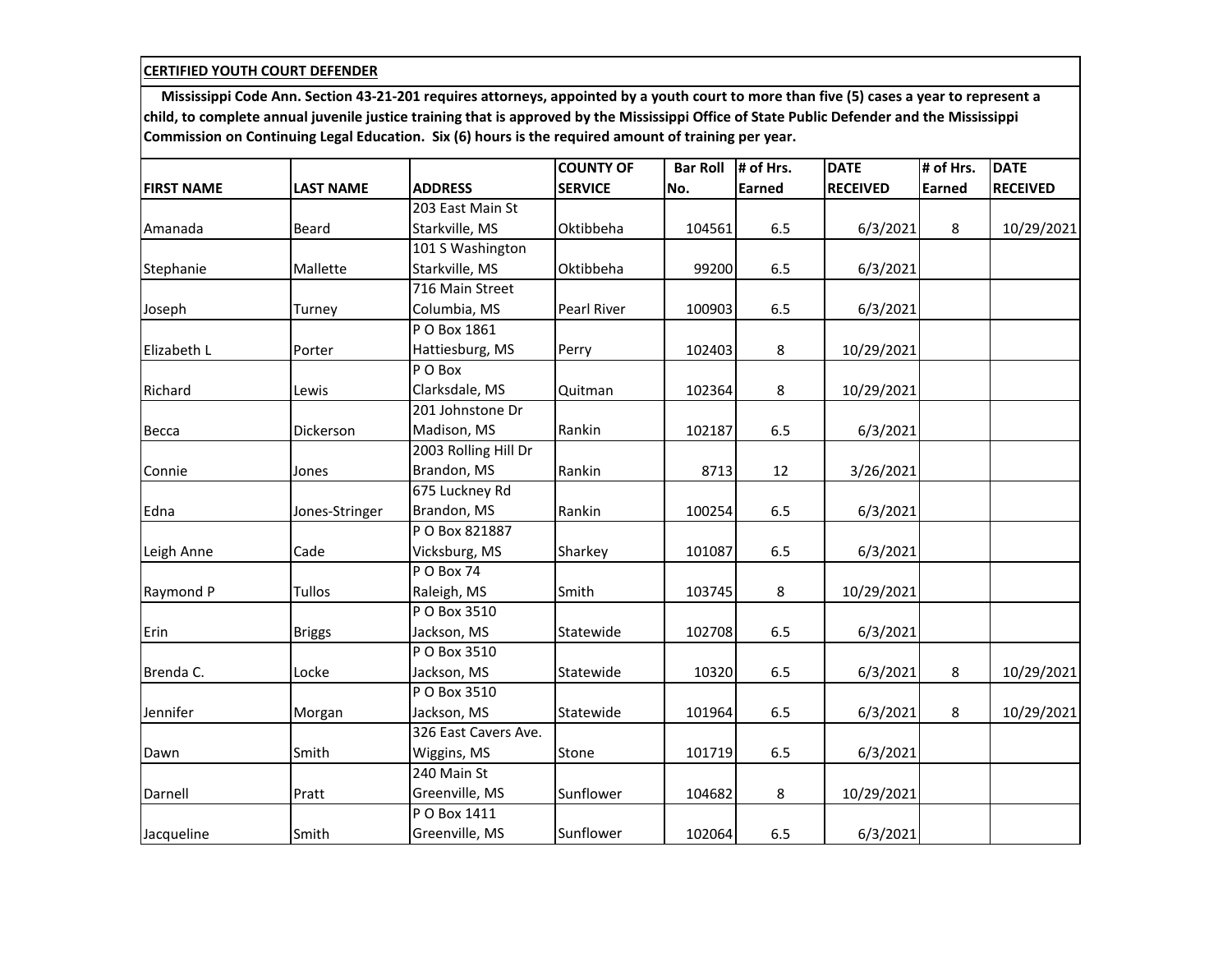|                   |                   |                  | <b>COUNTY OF</b> | <b>Bar Roll</b> | # of Hrs. | <b>DATE</b>     | # of Hrs.     | <b>DATE</b>     |
|-------------------|-------------------|------------------|------------------|-----------------|-----------|-----------------|---------------|-----------------|
| <b>FIRST NAME</b> | <b>LAST NAME</b>  | <b>ADDRESS</b>   | <b>SERVICE</b>   | No.             | Earned    | <b>RECEIVED</b> | <b>Earned</b> | <b>RECEIVED</b> |
|                   |                   | 218 North Street |                  |                 |           |                 |               |                 |
| Chaka             | Smith             | Cleveland, MS    | Sunflower        | 103069          | 8         | 10/29/2021      |               |                 |
|                   |                   | P O Box 912      |                  |                 |           |                 |               |                 |
| Aelicia L         | Thomas            | Rosedale, MS     | Sunflower        | 10792           | 12        | 3/26/2021       | 2.3           | 6/25/2021       |
|                   |                   | 723 Hwy 82 East  |                  |                 |           |                 |               |                 |
| Mack-Arthur       | <b>Turner II</b>  | Greenville, MS   | Sunflower        | 106167          | 8.5       | 6/3/2021        | 8             | 10/29/2021      |
|                   |                   | P O Box 541      |                  |                 |           |                 |               |                 |
| Mildred J         | LeSure            | Senatobia, MS    | Tate             | 1204            | 8         | 10/29/2021      |               |                 |
|                   |                   | 110 E Main St    |                  |                 |           |                 |               |                 |
| P Mason           | Wages             | New Albany, MS   | Tippah           | 104346          | 10.5      | 6/3/2021        |               |                 |
|                   |                   | P O Box 598      |                  |                 |           |                 |               |                 |
| Carly             | Carman            | Iuka, MS         | Tishomingo       | 105208          | 12        | 3/26/2021       |               |                 |
|                   |                   | PO Box 68        |                  |                 |           |                 |               |                 |
| A. Thomas         | <b>Tucker III</b> | Tunica, MS       | Tunica           | 100983          | 8         | 10/29/2021      |               |                 |
|                   |                   | 110 E Main St    |                  |                 |           |                 |               |                 |
| P Mason           | Wages             | New Albany, MS   | Union            | 104346          | 10.5      | 6/3/2021        |               |                 |
|                   |                   | P O Box 279      |                  |                 |           |                 |               |                 |
| Carrie Holland    | Dry               | Meadville, MS    | Walthall         | 104950          | 8         | 10/29/2021      |               |                 |
|                   |                   | P O Box 311      |                  |                 |           |                 |               |                 |
| Kurt              | Mord              | Tylertown, MS    | Walthall         | 104822          | 6.5       | 10/29/2021      |               |                 |
|                   |                   | P O Box 821887   |                  |                 |           |                 |               |                 |
| Leigh Anne        | Cade              | Vicksburg, MS    | Warren           | 101087          | 6.5       | 6/3/2021        |               |                 |
|                   |                   | 1025 Walnut      |                  |                 |           |                 |               |                 |
| Jamita            | Gilleylen         | Vicksburg, MS    | Warren           | 104673          | 6.5       | 6/3/2021        |               |                 |
|                   |                   | 723 Hwy 82 East  |                  |                 |           |                 |               |                 |
| Mack-Arthur       | <b>Turner II</b>  | Greenville, MS   | Warren           | 106167          | 8.5       | 6/3/2021        | 8             | 10/29/2021      |
|                   |                   | P O Box 1917     |                  |                 |           |                 |               |                 |
| Ja'Nekia W.       | Barton            | Cleveland, MS    | Washington       | 103996          | 8         | 10/29/2021      |               |                 |
|                   |                   | 139 Bayou Road   |                  |                 |           |                 |               |                 |
| Stephanie         | <b>Byars</b>      | Greenville, MS   | Washington       | 101584          | 6.5       | 6/3/2021        |               |                 |
|                   |                   | P O Box 192      |                  |                 |           |                 |               |                 |
| Heath             | Franklin          | Leland, MS       | Washington       | 99158           | 12        | 3/26/2021       |               |                 |